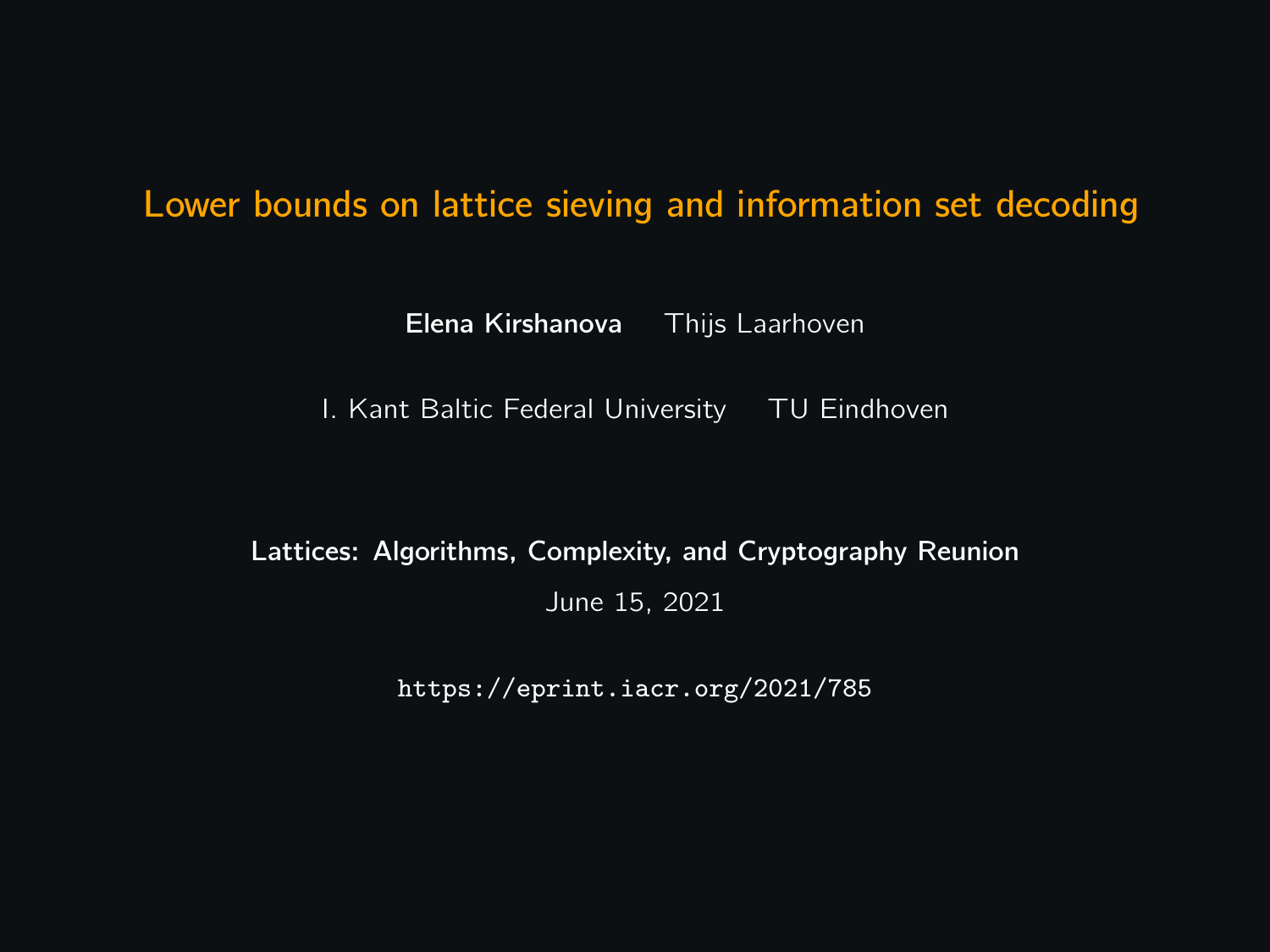### The closest pairs problem



Given a list L and  $r > 0$ , find almost all  $x, y \in L$  such that

 $dist(\mathbf{x}, \mathbf{y}) < r$ .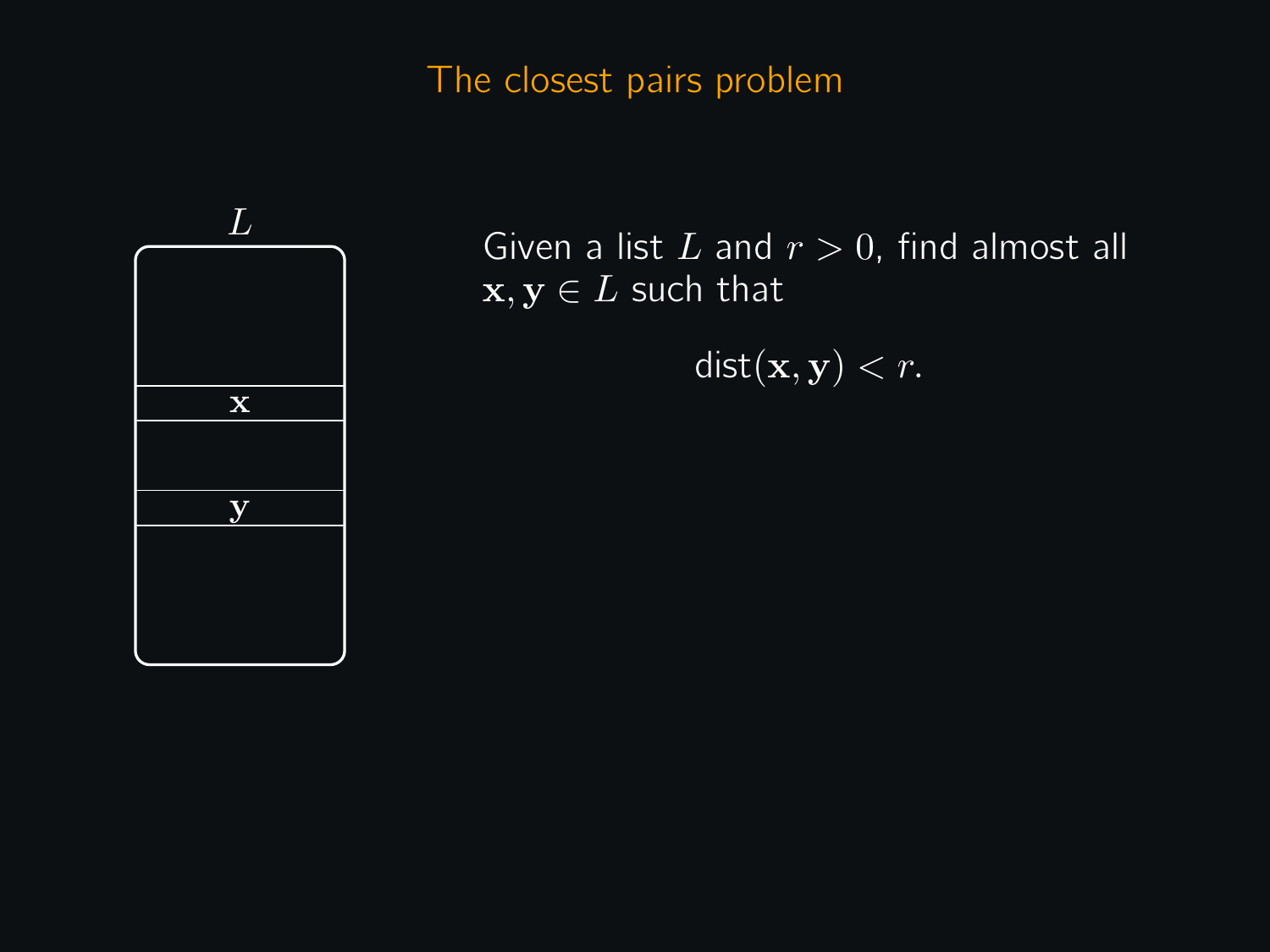#### The closest pairs problem



Given a list L and  $r > 0$ , find almost all  $\mathbf{x}, \mathbf{y} \in L$  such that

 $dist(\mathbf{x}, \mathbf{y}) < r$ .

- Cases of interest:  $\Diamond L \subset \mathcal{S}^{d-1}$  – a unit sphere,  $r = \Theta(1)$  $\Diamond L \subset \{0,1\}^d$ ,  $r = \Theta(d)$
- Often  $|L| = \exp(d)$  (dense setting)
- Elements in  $L$  are uniformly distributed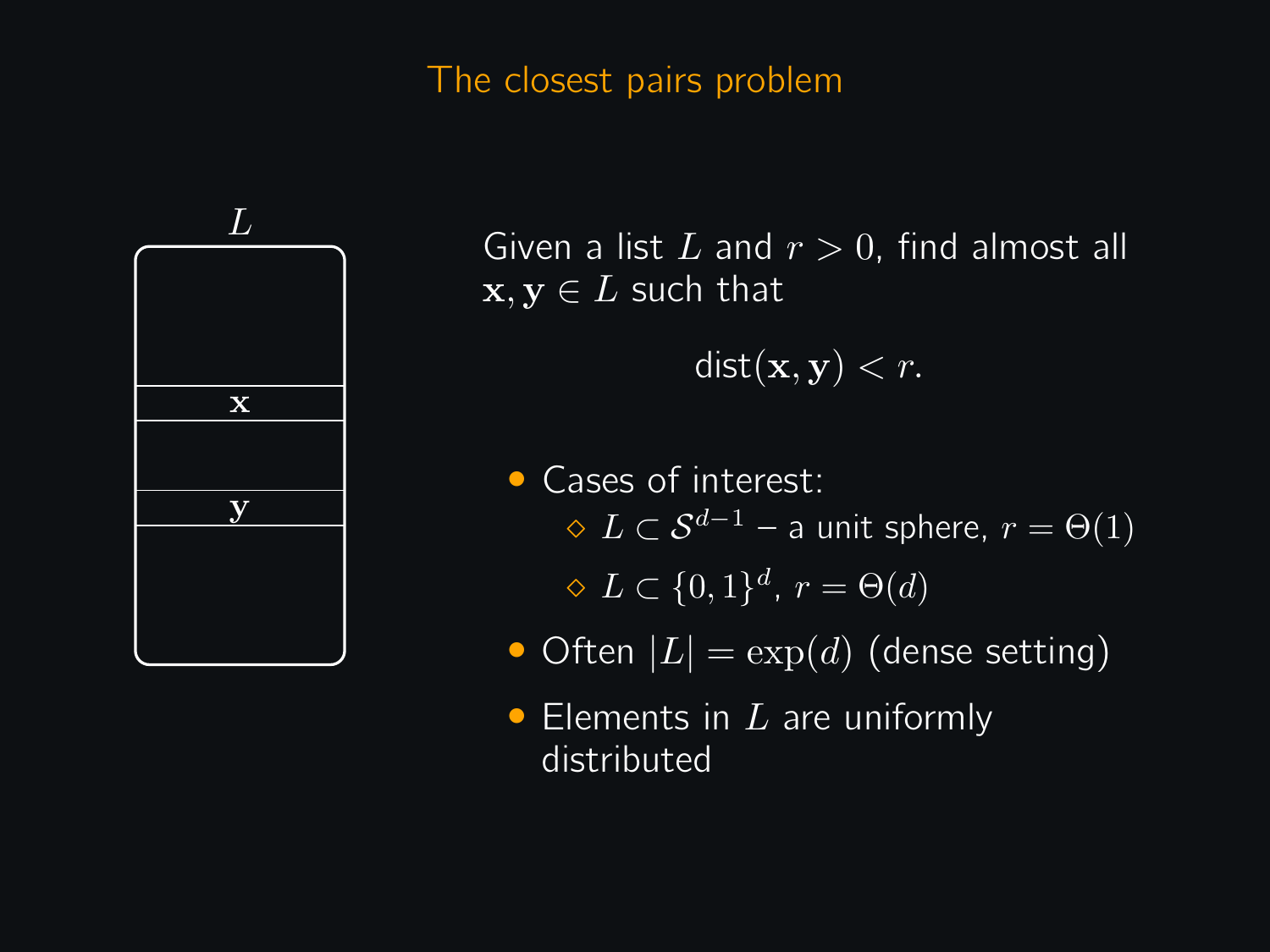# Why interesting?



Main subroutine inside sieving algorithms for SVP

For  $|L| = \left(\frac{4}{3}\right)$  $\left(\frac{4}{3}\right)^{d/2}$ , we can solve this problem in  $T = \left(\frac{3}{2}\right)$  $\left(\frac{3}{2}\right)^{d/2}$  time and  $S = \left(\frac{4}{3}\right)$  $\frac{4}{3}\big)^{d/2}$  space.

These complexities are used to setup concrete parameters.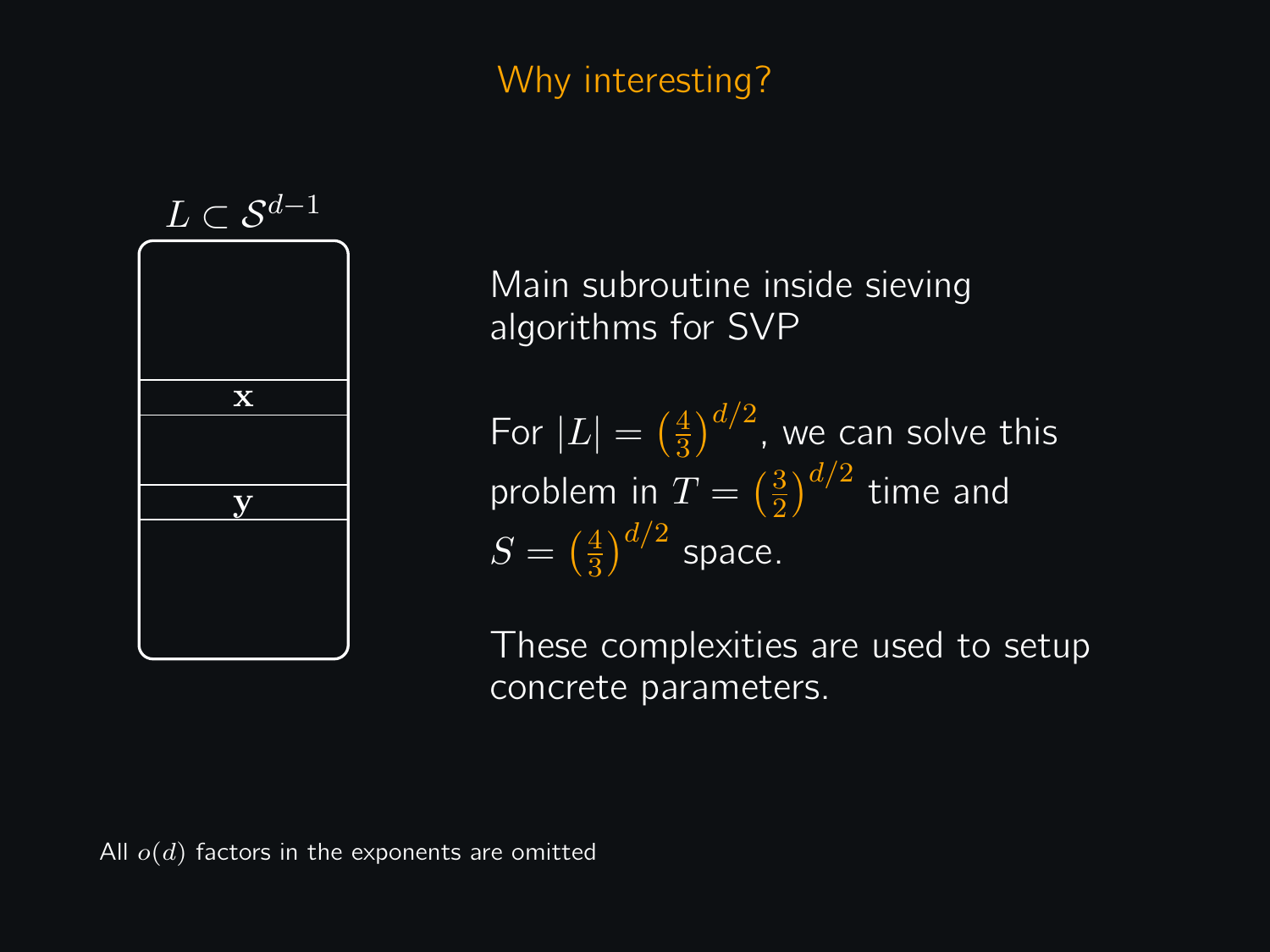# Why interesting?



Main subroutine inside Information Set Decoding algorithms, [MO15], [BM18]

Relevant to the dense error setting:  $wt(e) = \Theta(d)$ 

Crypto constructions reply on sparse error:  $wt(e) = o(d)$ .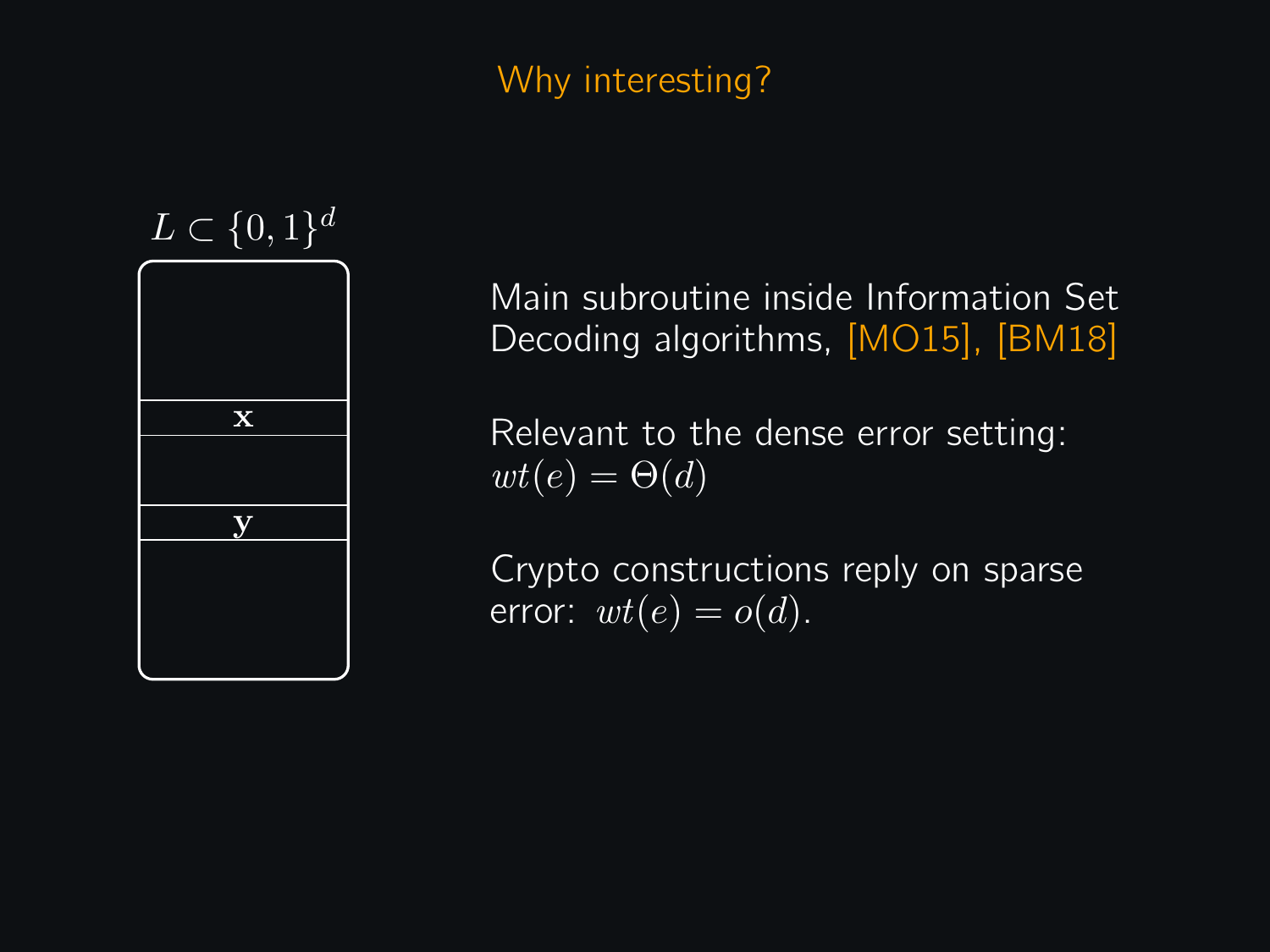How to solve the closest pairs problem?

Use locality-sensitive hashing (LSH). [BGJ15], [BDGL16] for Euclidean metric [MO15] for Hamming metric

LSH is built upon a family of hash functions  $h$  such that

$$
\Pr_{\mathbf{x}, \mathbf{y} \sim \mathcal{S}^{d-1}} [h(\mathbf{x}) = h(\mathbf{y})] \gg \Pr_{\mathbf{x}, \mathbf{y} \sim \mathcal{S}^{d-1}} [h(\mathbf{x}) = h(\mathbf{y})]
$$
dist(**x**, **y**) < r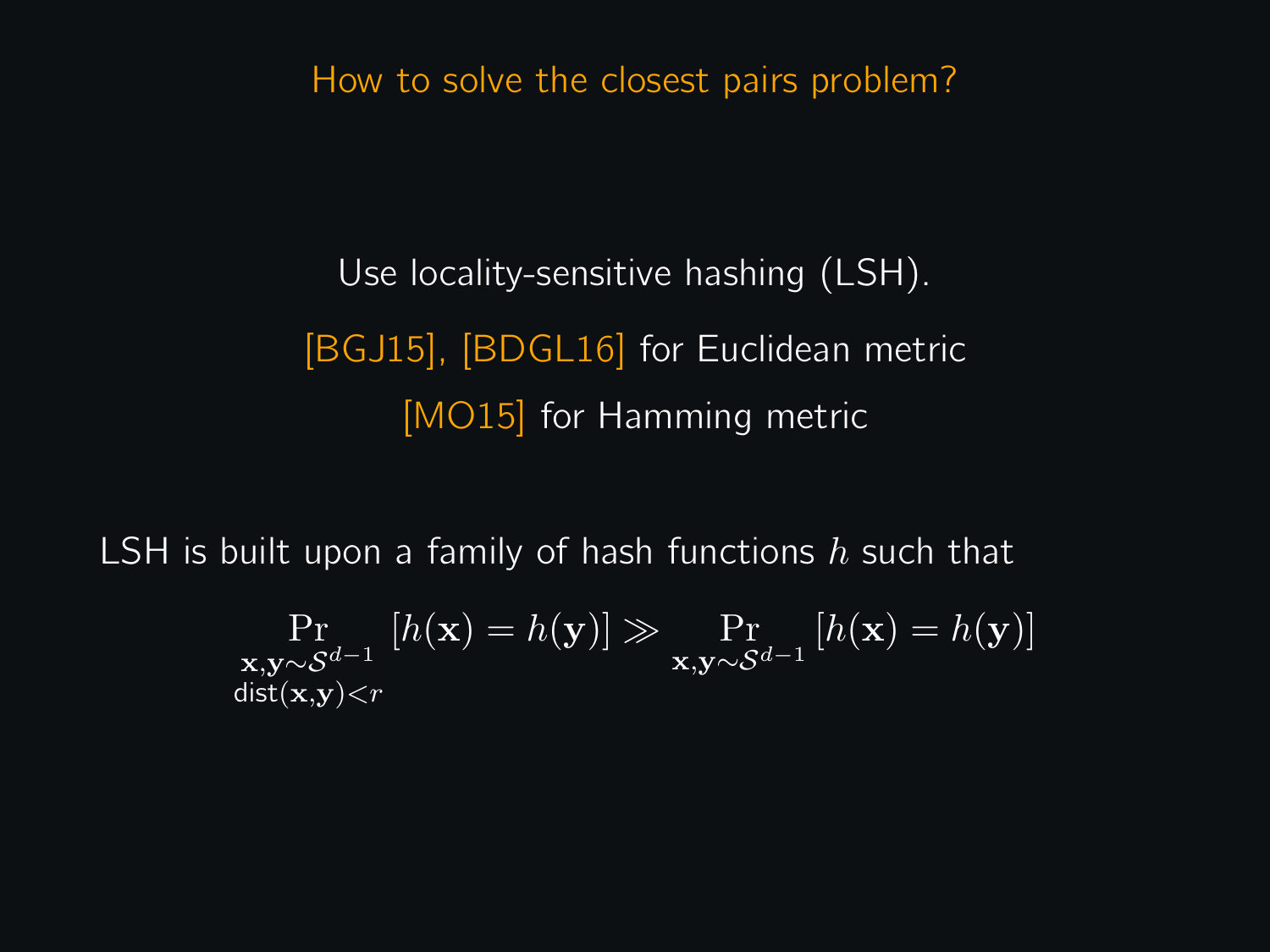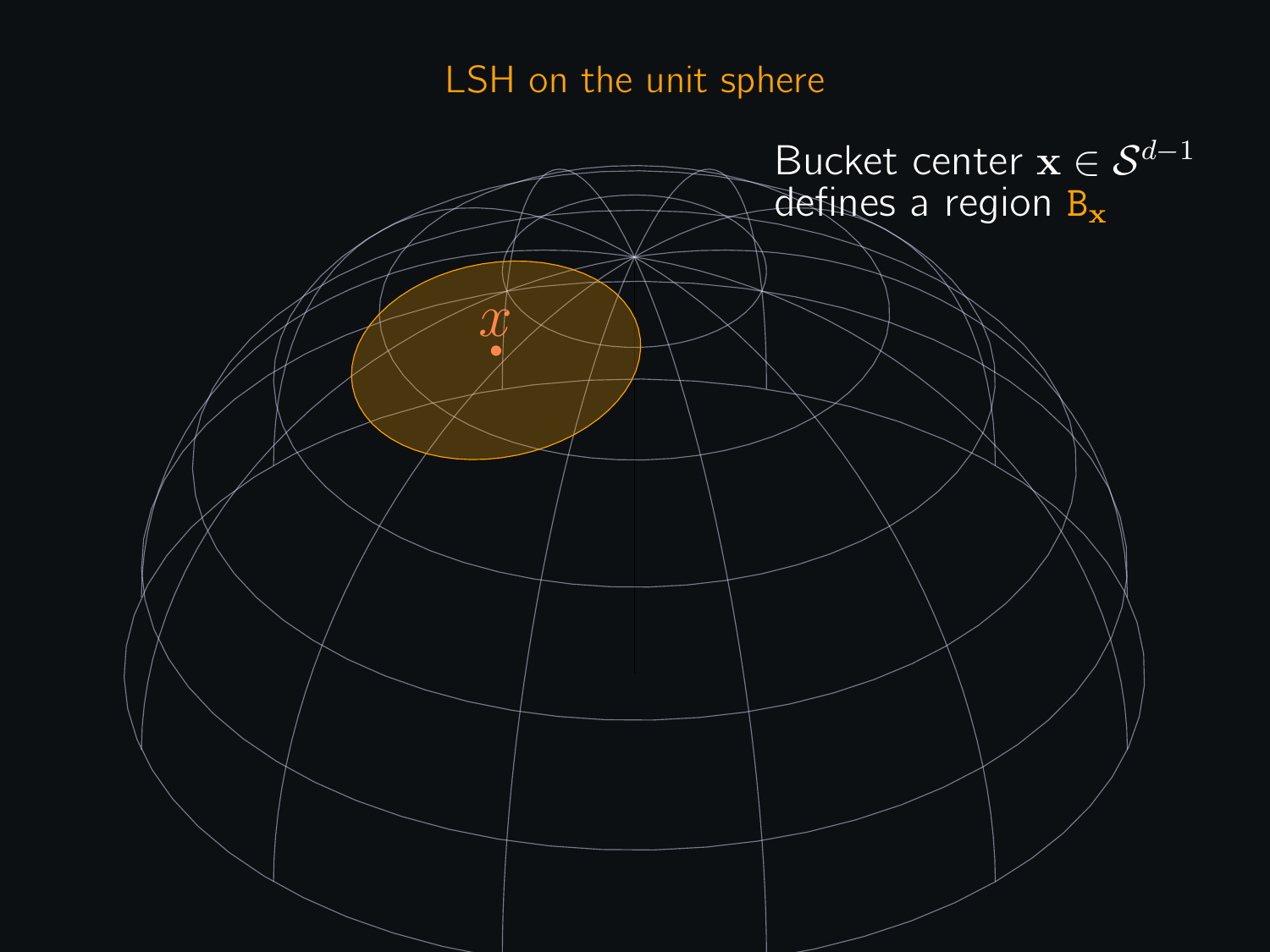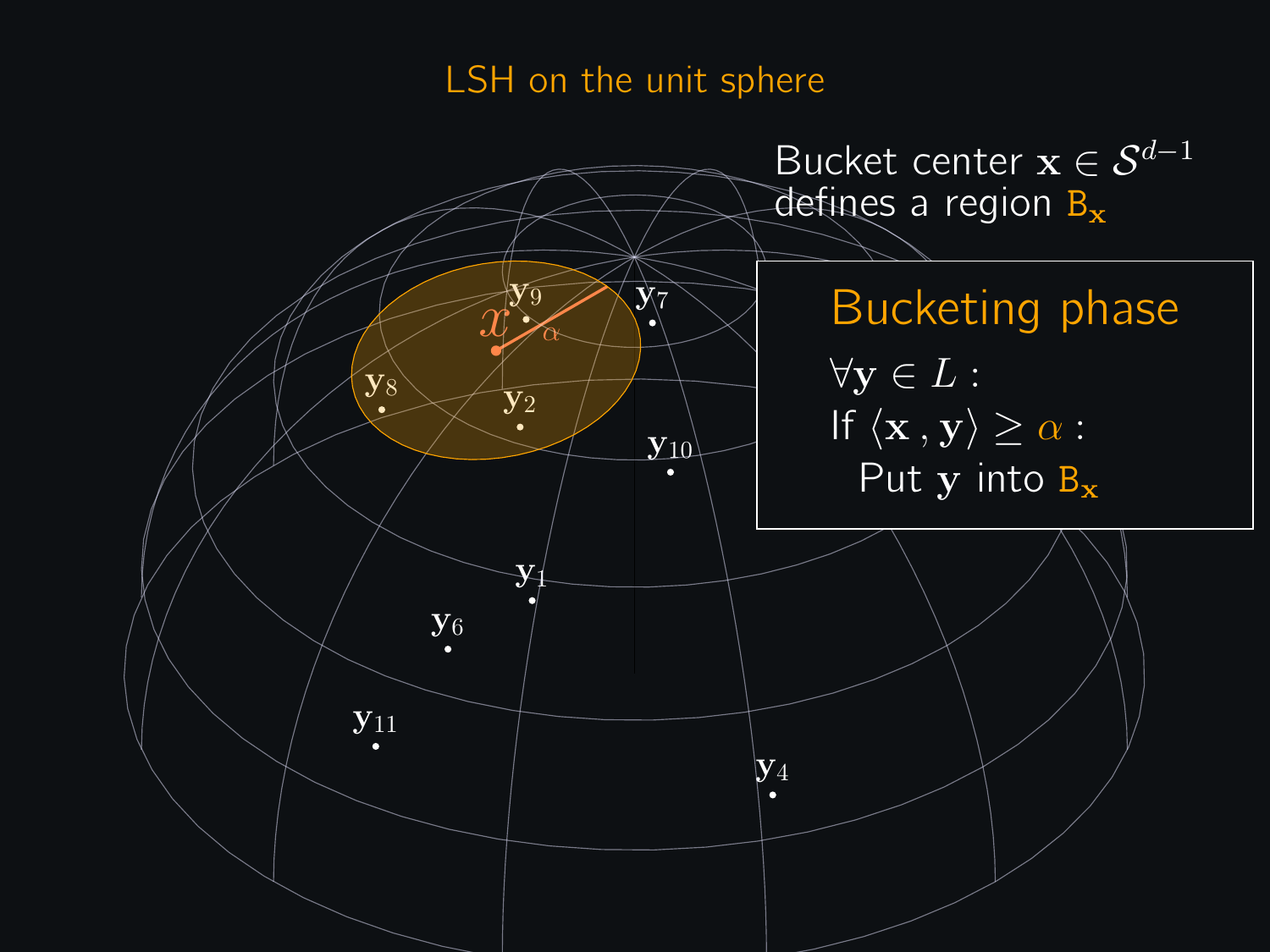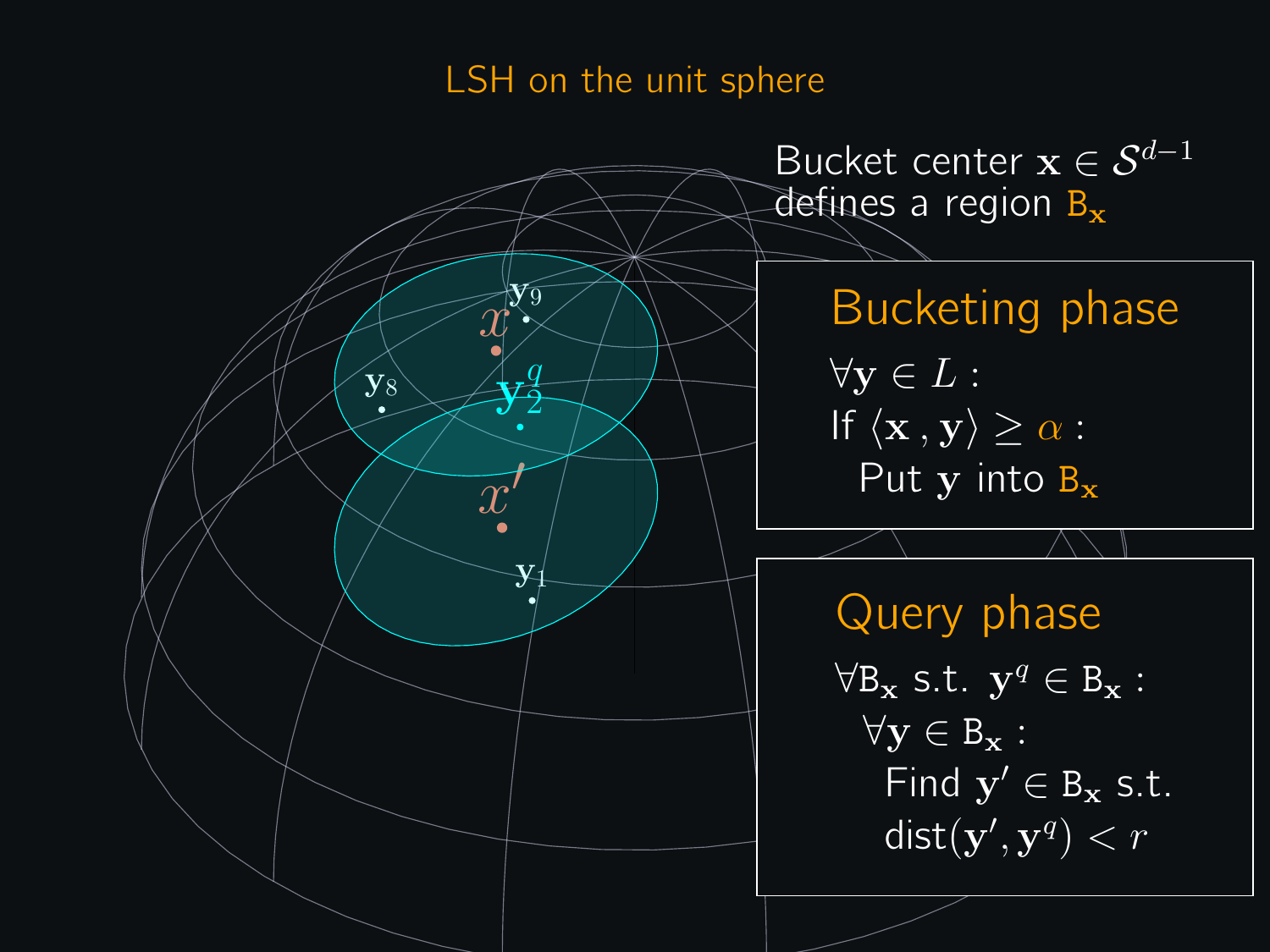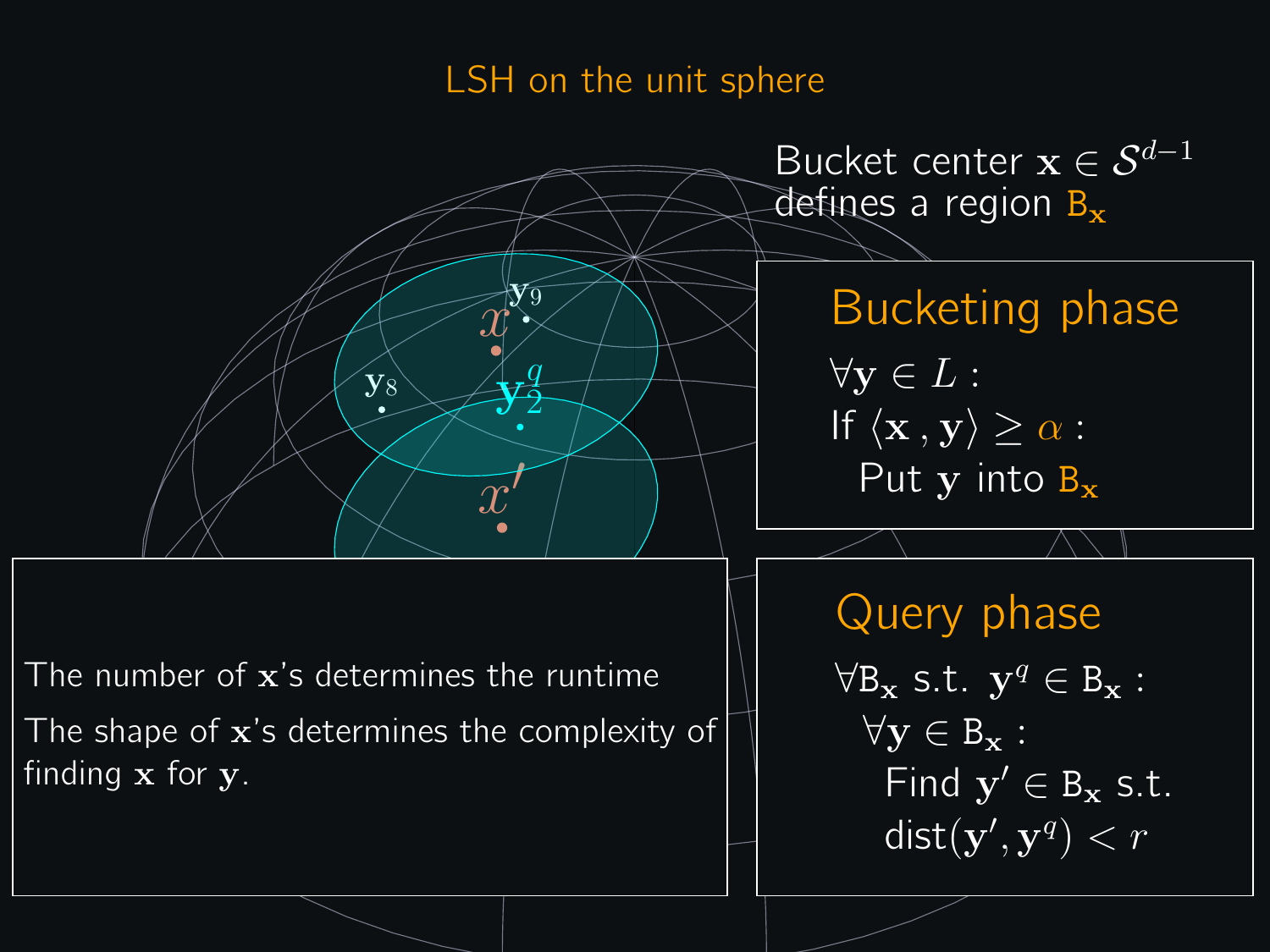### Our results (informal)

Instantiating LSH with Spherical caps, i.e.,

$$
B_{\mathbf{x}}(\alpha) := \{ \mathbf{y} \in \mathcal{S}^{d-1} \, : \, \langle \mathbf{x}, \mathbf{y} \rangle \le \alpha \},
$$

is optimal in the Euclidean metric and almost optimal in the Hamming metric.

Here optimal means that choosing hash regions different from spherical caps will not asymptotically improve the performance of LSH.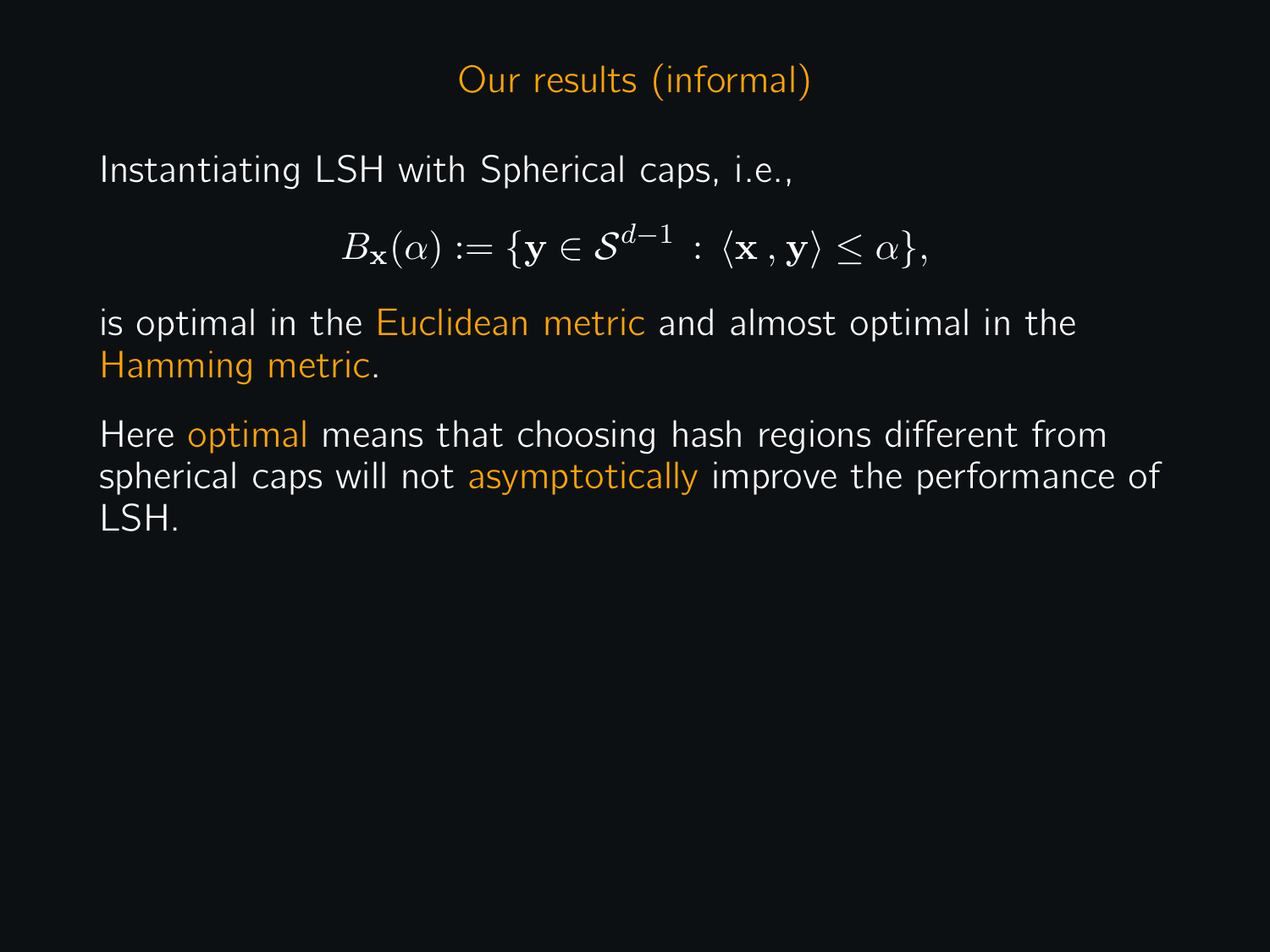# Our results (informal)

Instantiating LSH with Spherical caps, i.e.,

$$
B_{\mathbf{x}}(\alpha) := \{ \mathbf{y} \in \mathcal{S}^{d-1} \, : \, \langle \mathbf{x}, \mathbf{y} \rangle \le \alpha \},
$$

is optimal in the Euclidean metric and almost optimal in the Hamming metric.

Here optimal means that choosing hash regions different from spherical caps will not asymptotically improve the performance of LSH.

# Consequences:

- Another hashing strategy will not improve the performance of lattice sieving
- Improving only the closest pair subroutine in ISD will not result in a noticeable gain
- Asymptotically fastest algorithm will choose x's from a fast-decodable spherical code (may not exist for arbitrary dimensions).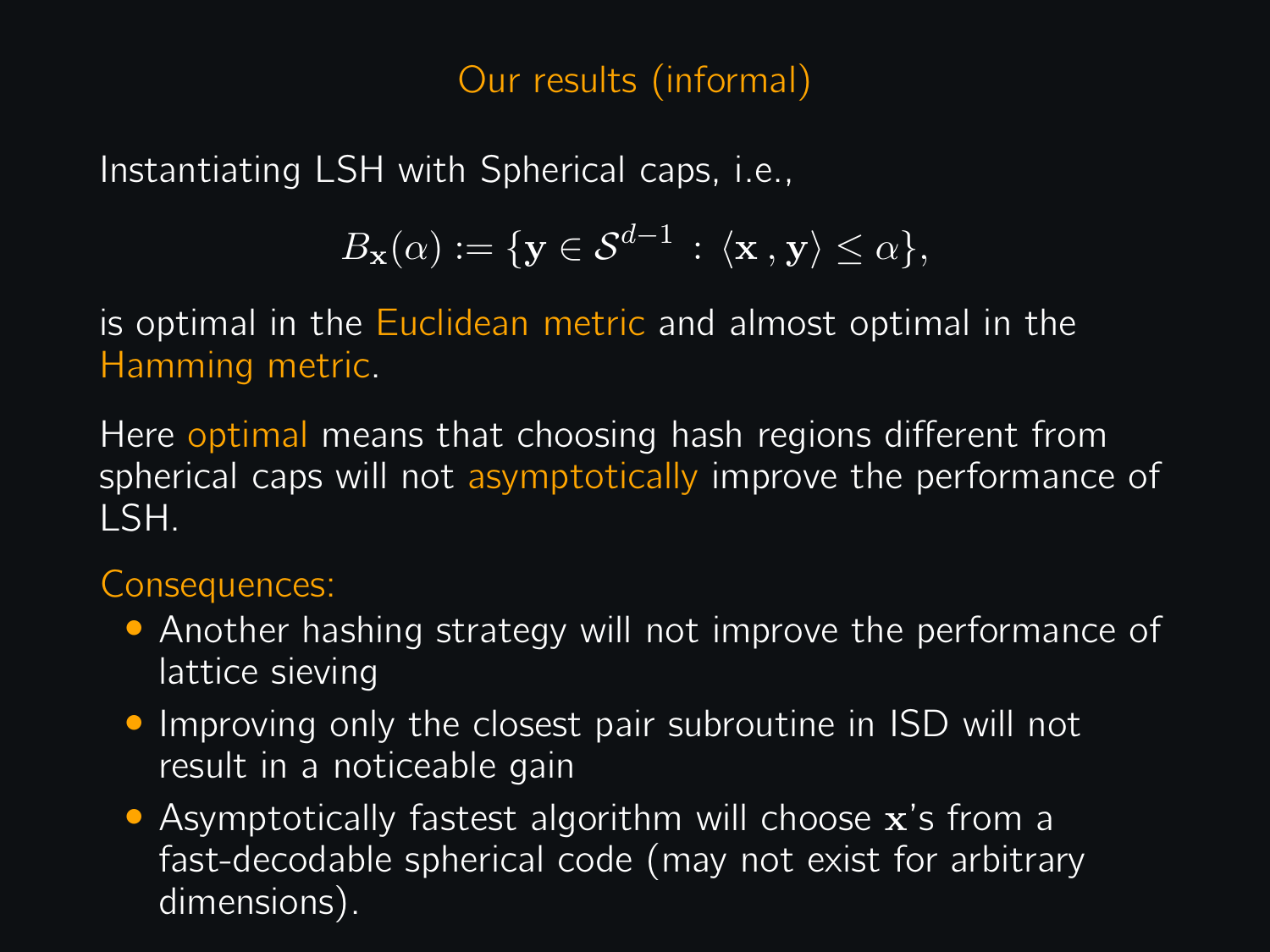Convolution on  $S^{d-1}$  :

$$
\mathcal{T}(f,g,h):=\int\int_{\mathcal{S}^{d-1}\times\mathcal{S}^{d-1}}f(\mathbf{x})g(\mathbf{y})h(\langle\mathbf{x}\,,\mathbf{y}\rangle)\mathrm{d}\sigma(\mathbf{x})\mathrm{d}\sigma(\mathbf{y}).
$$

 $f,g:\mathcal{S}^{d-1}\to\mathbb{R},\ h:[-1,1]\to\mathbb{R},\ \sigma$  – normalized surface measure on  $S^{d-1}$ .

For which  $f, g, h$  is  $\mathcal{T}(f, g, h)$  maximized?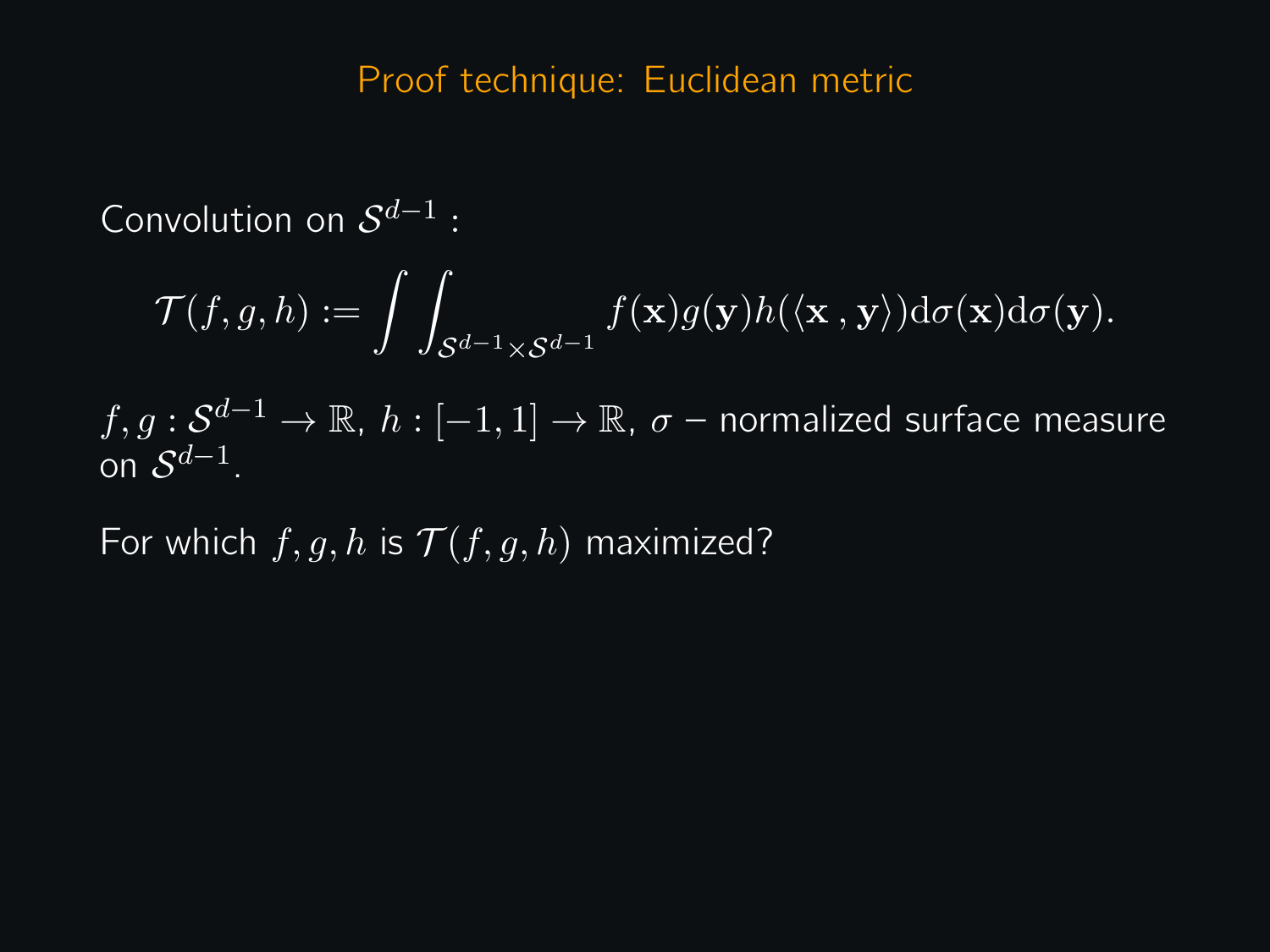Convolution on  $S^{d-1}$  :

$$
\mathcal{T}(f,g,h):=\int\int_{\mathcal{S}^{d-1}\times\mathcal{S}^{d-1}}f(\mathbf{x})g(\mathbf{y})h(\langle\mathbf{x}\,,\mathbf{y}\rangle)\mathrm{d}\sigma(\mathbf{x})\mathrm{d}\sigma(\mathbf{y}).
$$

 $f,g:\mathcal{S}^{d-1}\to\mathbb{R},\ h:[-1,1]\to\mathbb{R},\ \sigma$  – normalized surface measure on  $S^{d-1}$ .

For which  $f, g, h$  is  $\mathcal{T}(f, g, h)$  maximized?

Baernstein–Taylor rearrangement inequality on  $\mathcal{S}^{d-1}$  [BT76] :

$$
\mathcal{T}(f,g,h)\leq \mathcal{T}(f^{\star},g^{\star},h),
$$

for  $f^{\star}, g^{\star}$  depending only on  $\mathbf{x}_1$  and is non-decreasing in  $\mathbf{x}_1$ ,  $\sigma({f^* > \lambda}) = \sigma({f > \lambda}), \ \sigma({g^* > \lambda}) = \sigma({g > \lambda}), \forall \lambda.$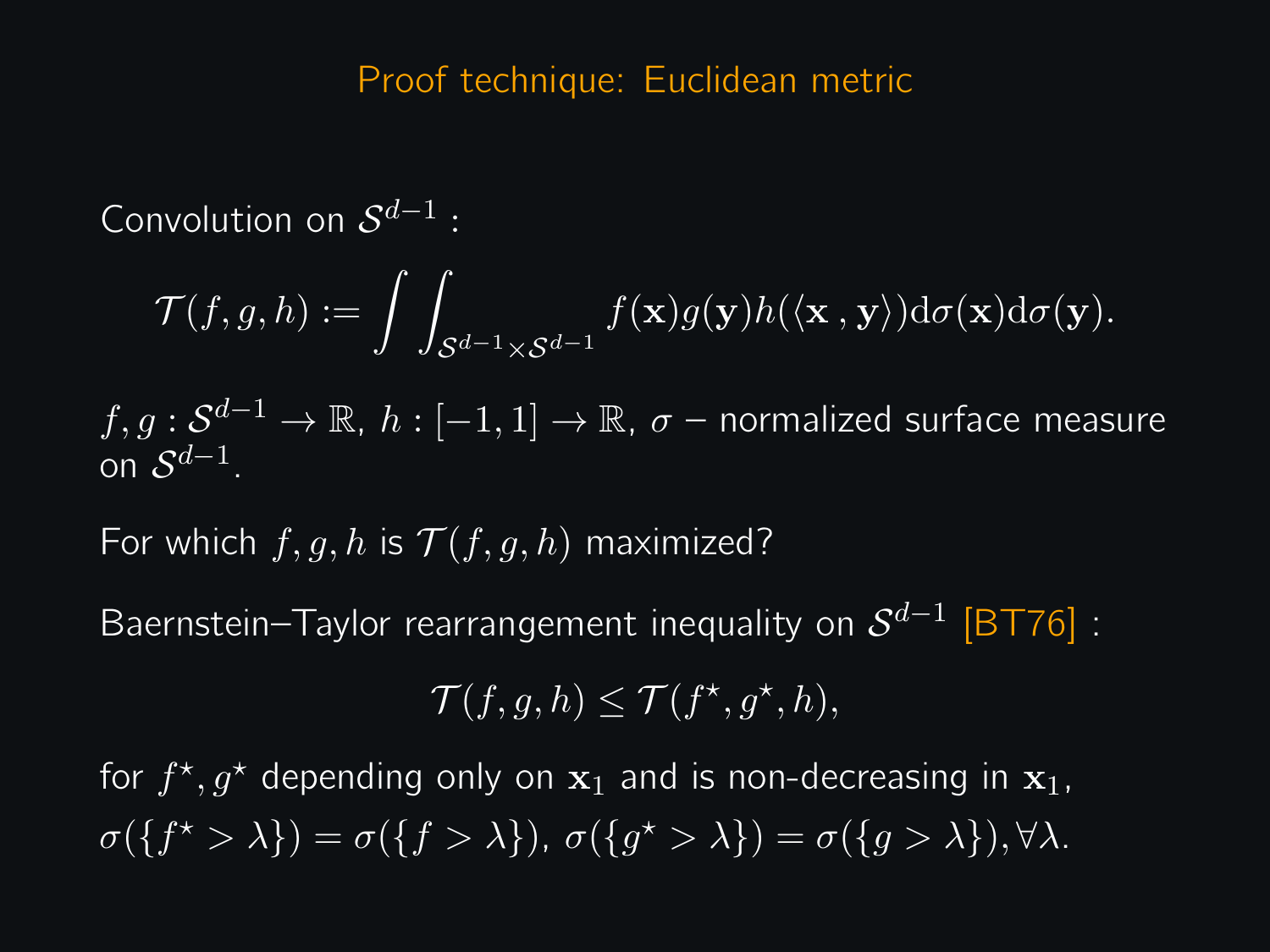Take  $U, Q \subset S^{d-1}$  – arbitrary sets  $f = \mathbf{1}(U)$  $q = \mathbf{1}(Q)$  $h(s) = 1\{s > r\}, r \in [-1, 1]$ 

 $\overline{C_Q} = {\mathbf{z} \in \mathcal{S}^{d-1} : \mathbf{z}_1 > \alpha}$  $C_U = \{ \mathbf{z} \in \mathcal{S}^{d-1} : \mathbf{z}_1 \geq \alpha \}$  $\sigma(U) = \sigma(C_U), \sigma(Q) = \sigma(C_O)$  $f^* = 1(C_U)$  $q^* = \mathbf{1}(C_O)$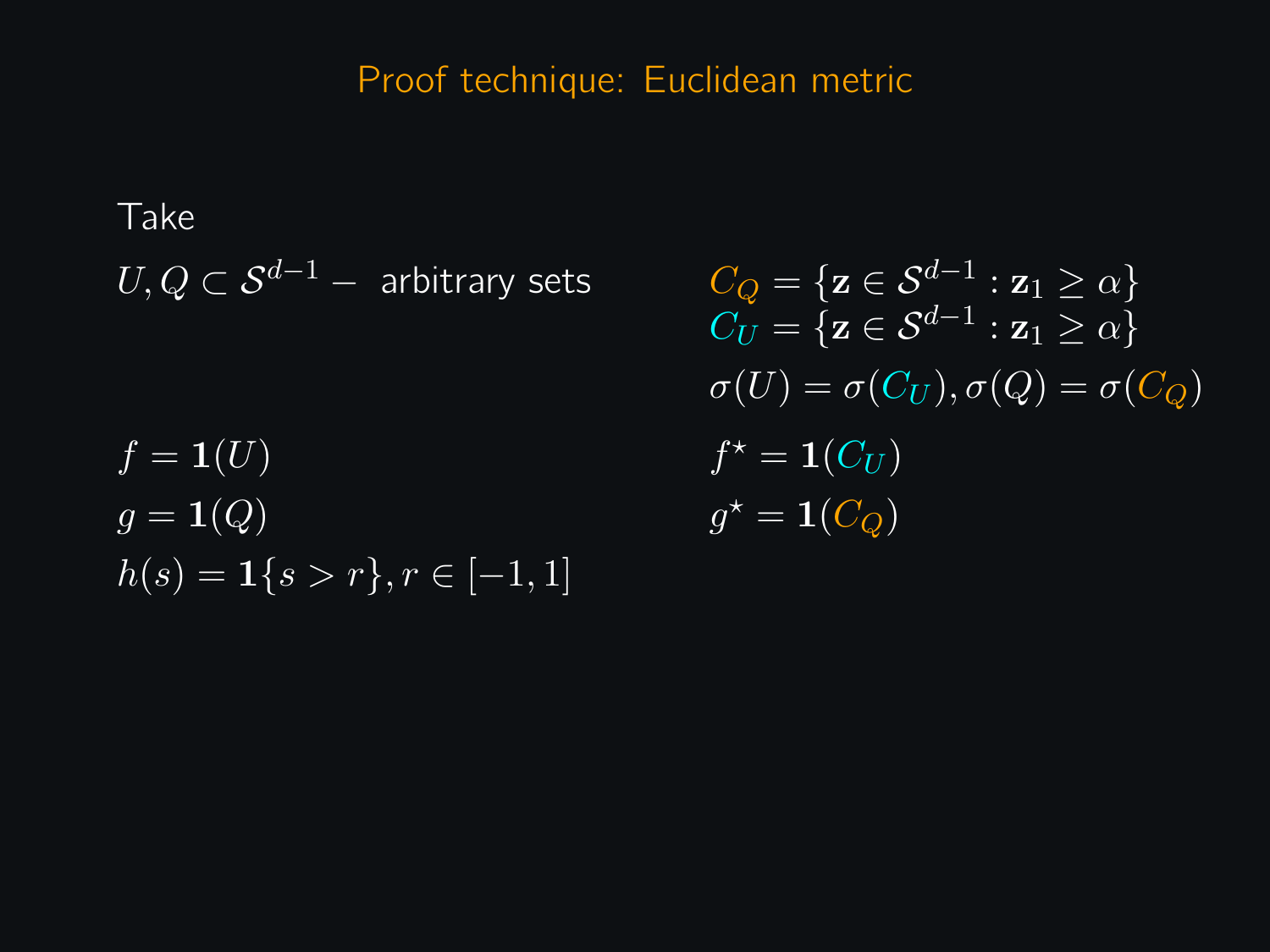Take  
\n
$$
U, Q \subset S^{d-1} - \text{ arbitrary sets}
$$
\n
$$
C_Q = \{ \mathbf{z} \in S^{d-1} : \mathbf{z}_1 \ge \alpha \}
$$
\n
$$
C_U = \{ \mathbf{z} \in S^{d-1} : \mathbf{z}_1 \ge \alpha \}
$$
\n
$$
\sigma(U) = \sigma(C_U), \sigma(Q) = \sigma(C_Q)
$$
\n
$$
f = \mathbf{1}(U)
$$
\n
$$
f^* = \mathbf{1}(C_U)
$$
\n
$$
g = \mathbf{1}(Q)
$$
\n
$$
g^* = \mathbf{1}(C_Q)
$$

Notice that  $(f, g, h, f^{\star}, g^{\star})$ , satisfy the BT inequality. Interpreting integrals as probabilities leads to:

 $\Pr_{\mathbf{x},\mathbf{y}\sim\mathcal{S}^{d-1}}[\mathbf{x}\in U,\mathbf{y}\in Q\mid\langle\mathbf{x},\mathbf{y}\rangle\geq r]\leq \Pr_{\mathbf{x},\mathbf{y}\sim\mathcal{S}^{d-1}}[\mathbf{x}\in C_U,\mathbf{y}\in C_Q\mid\langle\mathbf{x},\mathbf{y}\rangle\geq r].$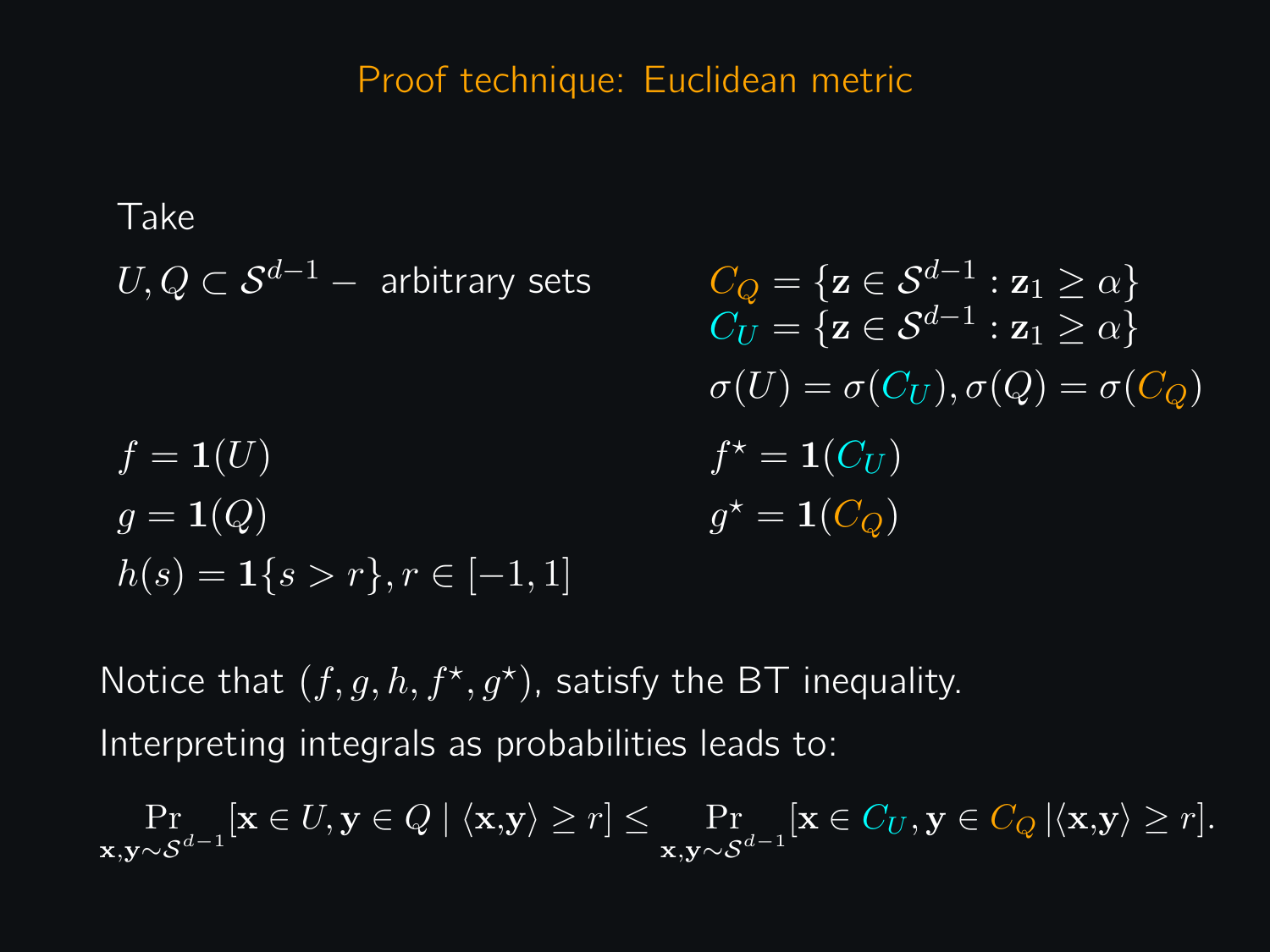### Proof technique: Hamming metric

Andoni-Razenshteyn inequality [AR16]:

For every hash function  $h: \{0,1\}^d \to \mathbb{Z}$  and every  $0 < r \leq d/2$ :

$$
\Pr_{\substack{\mathbf{x},\mathbf{y}\sim\{0,1\}^d\\ \mathbf{E}(\text{dist}(\mathbf{x},\mathbf{y}))=r}}[h(\mathbf{x})=h(\mathbf{y})] \le \Pr_{\mathbf{x},\mathbf{y}\sim\{0,1\}^d}[h(\mathbf{x})=h(\mathbf{y})]^{\frac{r}{d-r}}.
$$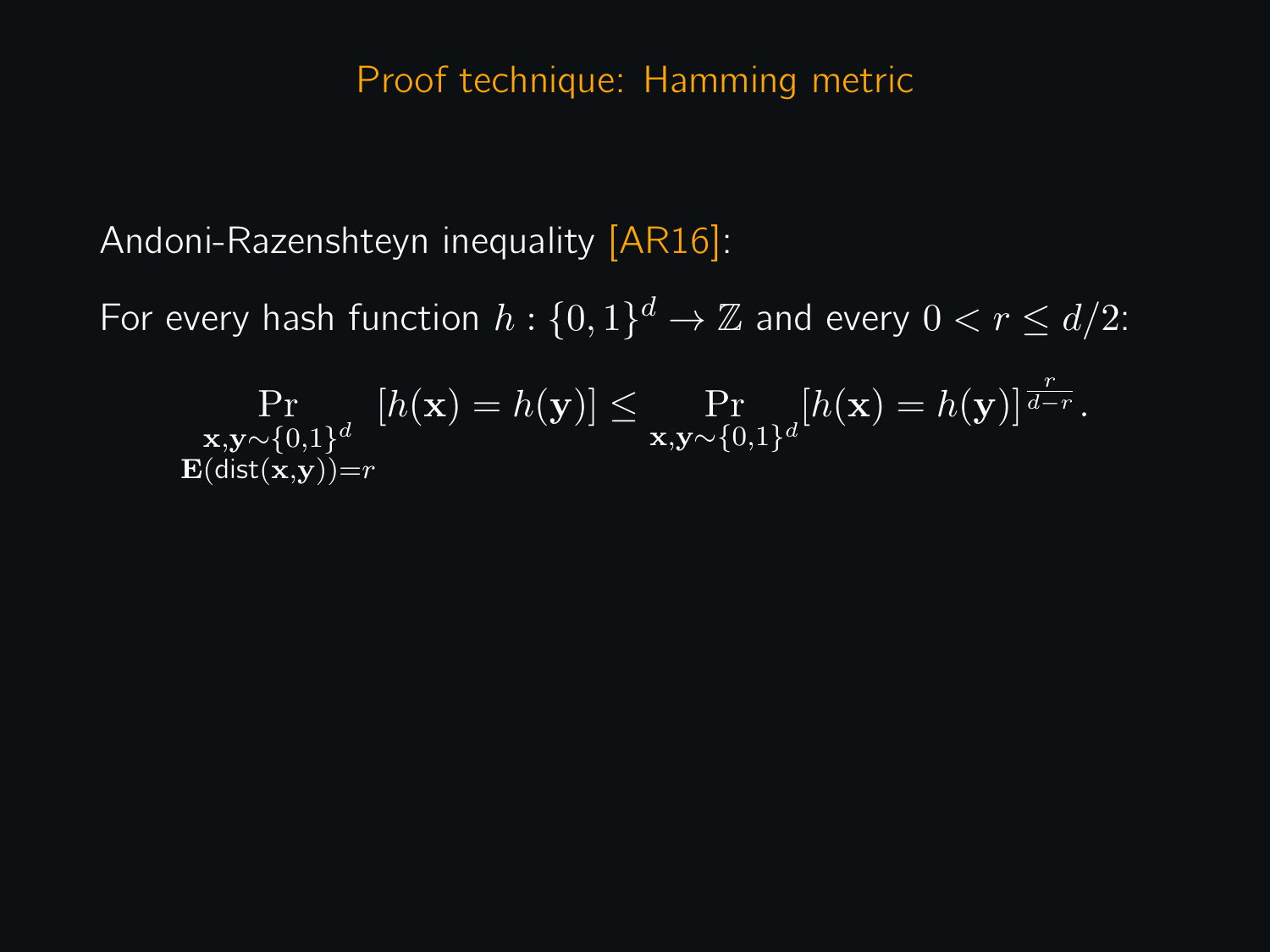#### Proof technique: Hamming metric

Andoni-Razenshteyn inequality [AR16]:

For every hash function  $h: \{0,1\}^d \to \mathbb{Z}$  and every  $0 < r \leq d/2$ :

$$
\Pr_{\substack{\mathbf{x},\mathbf{y}\sim\{0,1\}^d\\ \mathbf{E}(\text{dist}(\mathbf{x},\mathbf{y}))=r}}[h(\mathbf{x})=h(\mathbf{y})] \le \Pr_{\mathbf{x},\mathbf{y}\sim\{0,1\}^d}[h(\mathbf{x})=h(\mathbf{y})]^{\frac{r}{d-r}}.
$$

 $\implies$  the lower bound on the runtime T of the closest pairs problem over  $\{0,1\}^d$ :

$$
\log_2 T \ge \frac{1}{1 - r/d} \log_2 |L|.
$$

- $[MO15]$  achieves the lower bound in the sparse setting,
- and comes close to it in the dense setting.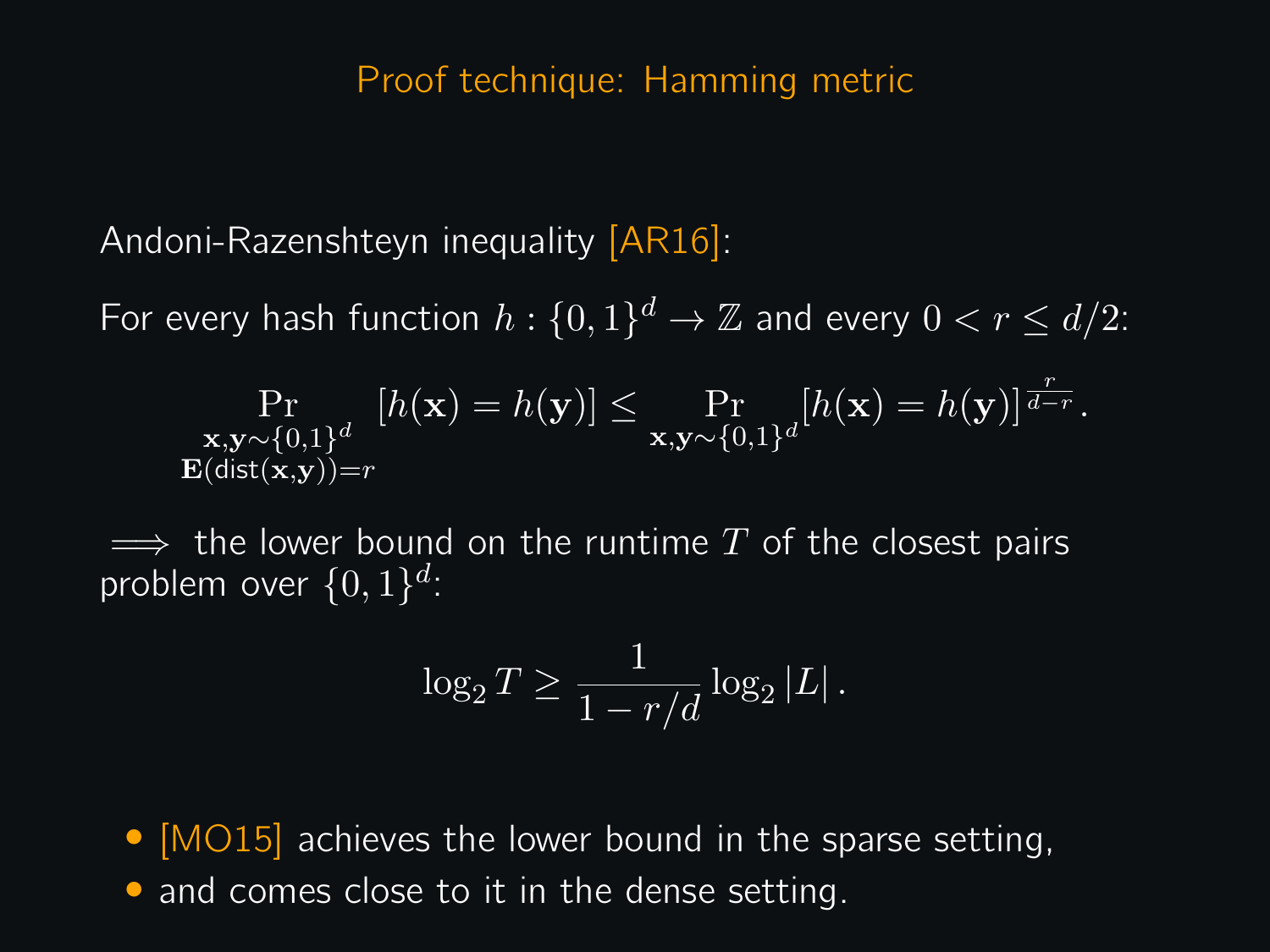### Proof technique: Hamming metric

Source of the gap: for an arbitrary set  $A \subset \{0,1\}^d$ :

$$
\Pr_{\substack{\mathbf{x}, \mathbf{y} \sim \{0,1\}^d \\ \mathbf{E}(\text{dist}(\mathbf{x}, \mathbf{y})) = r}} [\mathbf{x} \in A \, |\mathbf{y} \in A] \le \left(\frac{|A|}{2^d}\right)^{\frac{r}{d-r}}
$$

We need  $A$ , for which the above is tight. For spherical caps in  $\{0,1\}^d$  it is not.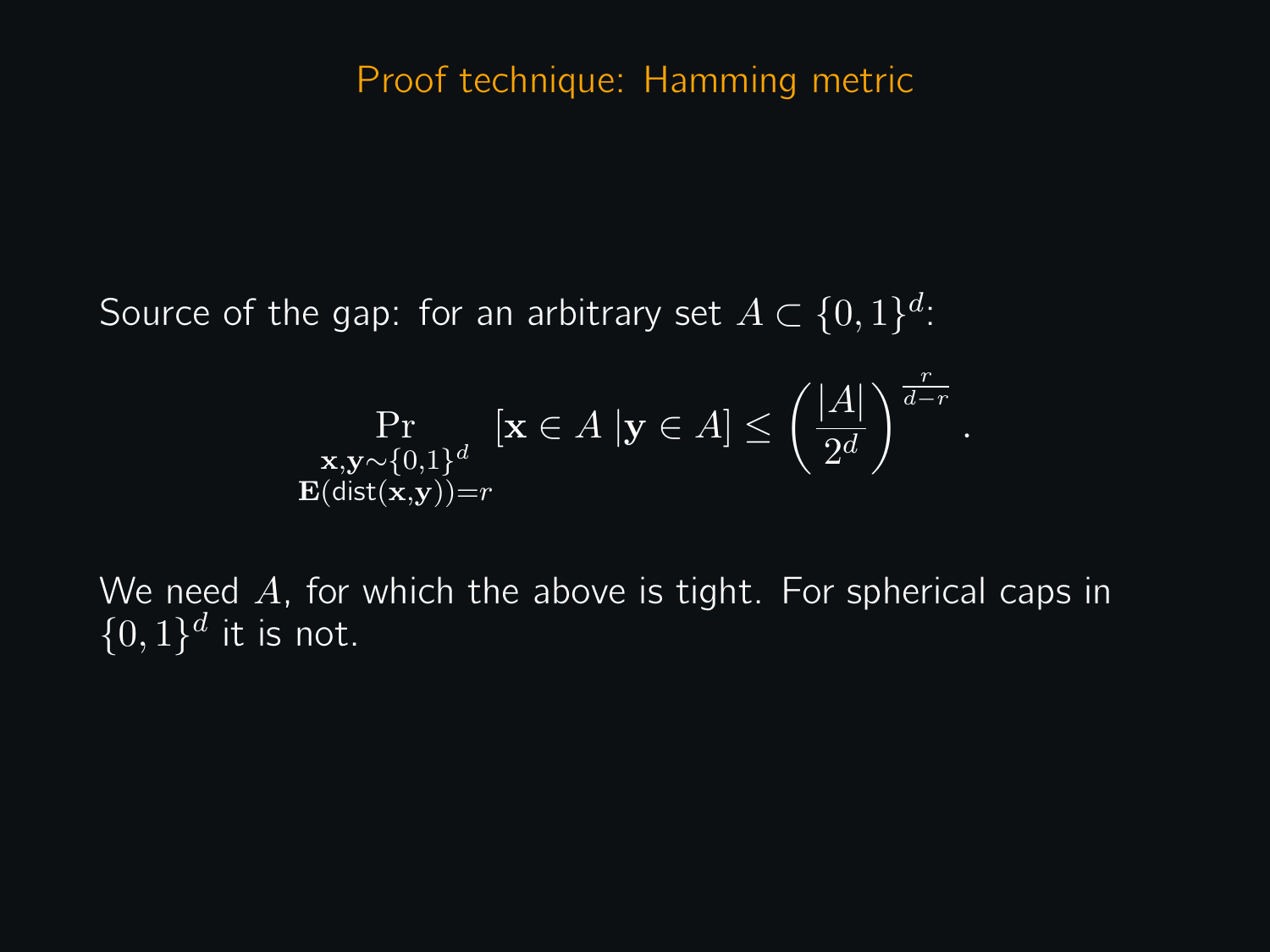### Interpretation of the result

- The result does not imply a lower bound on all possible sieving algorithms. Another use of the closest pairs problem or a completely different technique is possible.
- It implies that we have an optimal near neighbor subroutine within sieving algorithms.
- It implies that in order to noticeably improve ISD, another technique is needed.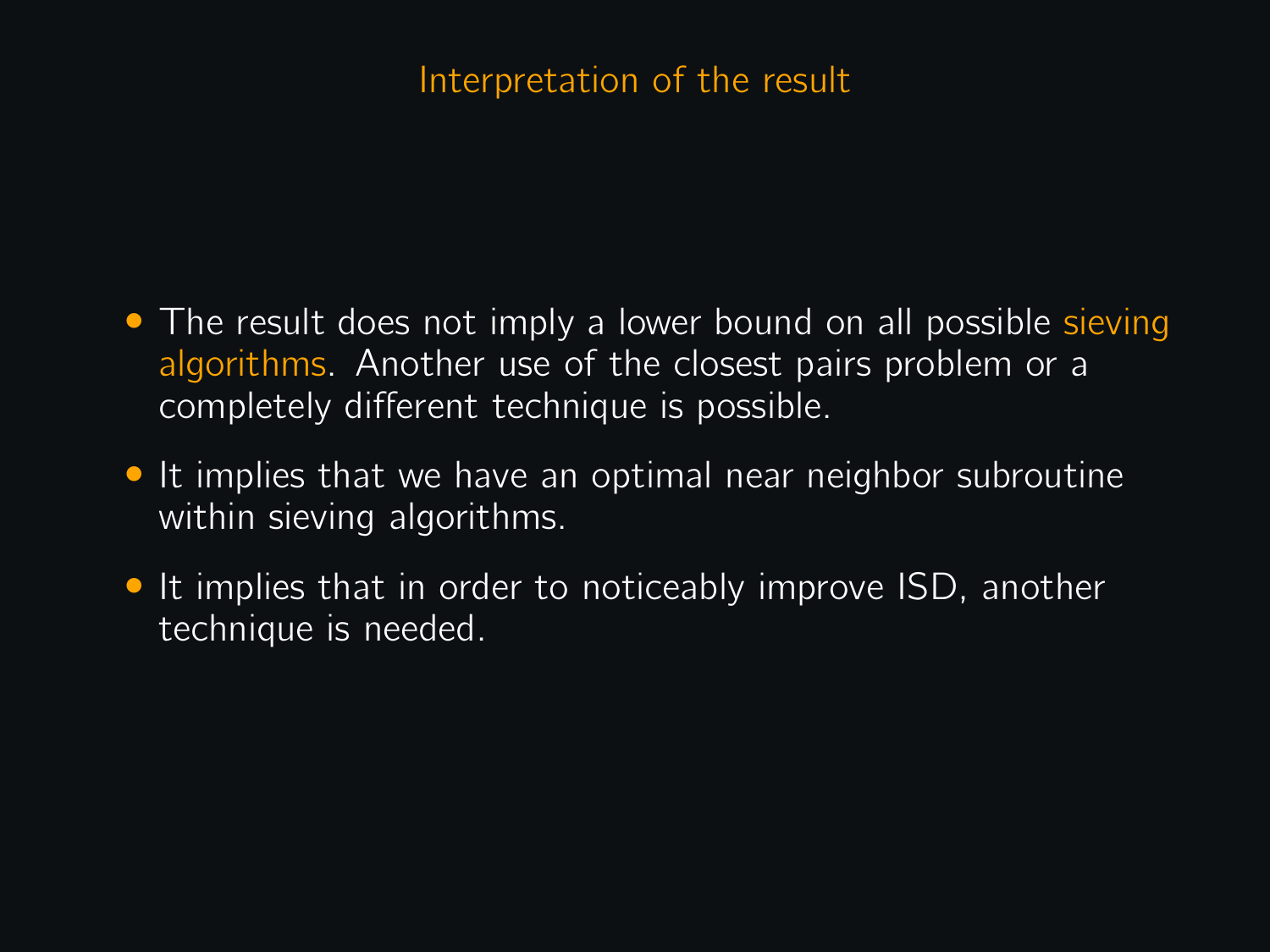# Open questions

- Closing the gap for the Hamming distance.
- Nearest Neighbor for the "planted" close pair.
- Closest pairs problem in other norms like  $\ell_{\infty}$ .